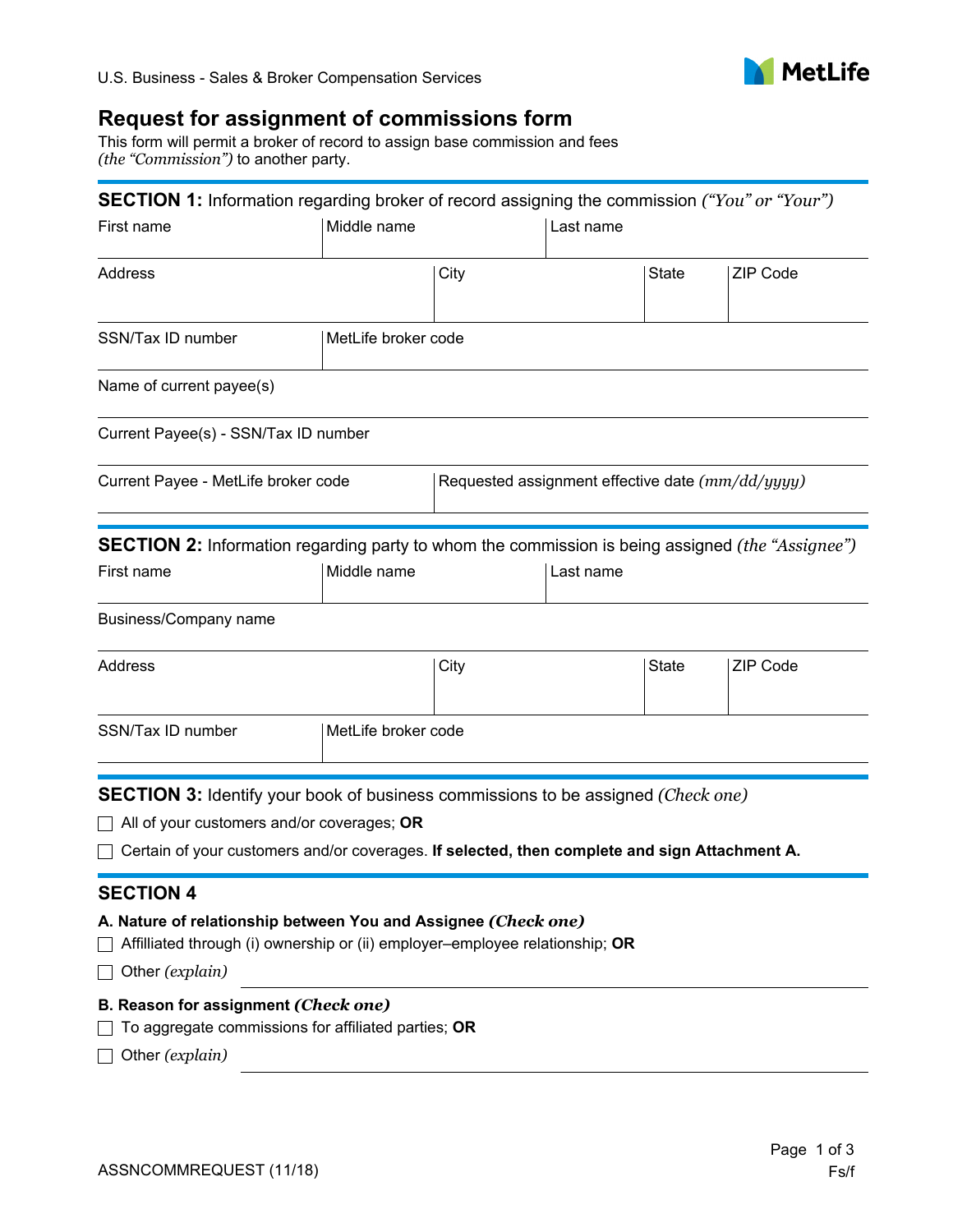## **SECTION 5: Assignment authorization**

For value received, You hereby assign to the Assignee all of Your rights, title and interest in and to any and all Commissions that are now due or shall or may become due and payable to You on the coverages specifically identified above issued by MetLife and hereby authorize and direct MetLife to pay the Commissions as directed herein. The Assignee must be duly licensed and, where applicable, appointed to receive the Commissions being assigned by this Form *(the "Assignment")*. MetLife is only obligated to pay Commissions so long as You satisfy the requirements of the commission payment agreement between MetLife and You. By signing below, You represents that the Assignee is duly licensed and, where applicable, appointed to receive the Commissions being assigned by this Assignment. MetLife and You, individually, reserve the right to terminate the assignment at any time. You are responsible for confirming that the assignment is being made correctly and must immediately inform MetLife if changes are necessary. **If either (i) You are an employee of Assignee or (ii) Assignee has the right to direct and control Your selling, soliciting or negotiating activities, check the following box.** 

| You - First name                                   | Middle name                                                                 | Last name |                     |
|----------------------------------------------------|-----------------------------------------------------------------------------|-----------|---------------------|
| <b>Sign</b><br><b>Here</b>                         | Your signature or Signature of Authorized Representative or Company Officer |           |                     |
| First name ( <i>Print</i> )                        | Middle name                                                                 | Last name |                     |
| <b>Print title</b>                                 |                                                                             |           | Date $(mm/dd/yyyy)$ |
| Witness - First name ( <i>Print</i> )              | Middle name                                                                 | Last name |                     |
| Signature of Witness<br><b>Sign</b><br><b>Here</b> |                                                                             |           | Date (mm/dd/yyyy)   |

Note: Each assignment requested herein will not be effective until it is reviewed, approved and processed by MetLife.

| For internal use only – Bona Fide assignment (Check one) $\Box$ Yes $\Box$ No |  |
|-------------------------------------------------------------------------------|--|
|-------------------------------------------------------------------------------|--|

Processed by:

## **SECTION 6: How to submit this form**

MetLife requires that this form be completed and signed, then sent to MetLife Broker Services by either fax **OR** e-mail.

**E-mail:**  [broker\\_change@metlife.com](mailto:broker_change@metlife.com?subject=Request%20for%20assignment%20of%20commissions)

**Fax:**  1-800-556-9430